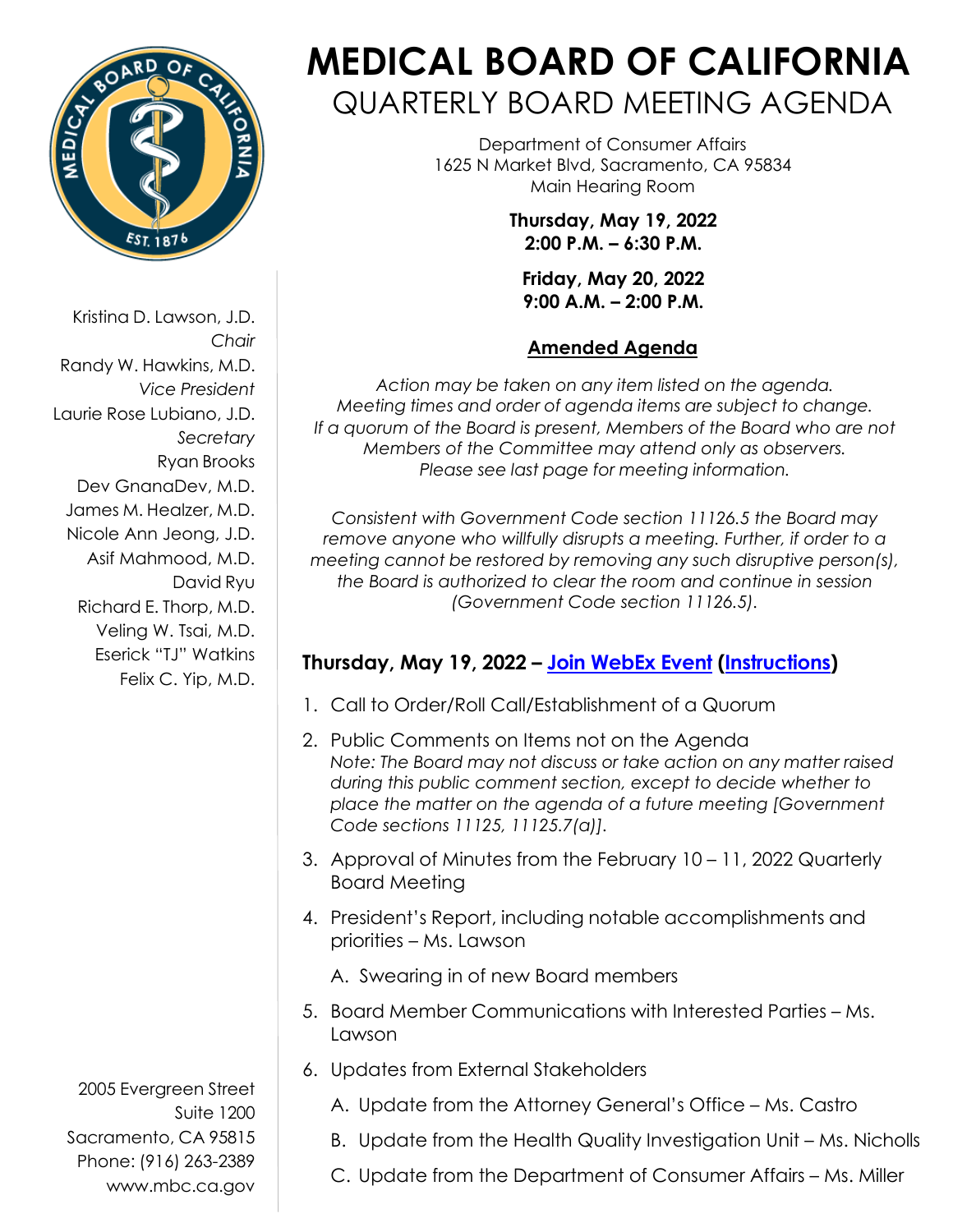7. Updates from External Boards

A. Updates from the Physician Assistant Board – Dr. Hawkins

- 8. Executive Management Reports Mr. Prasifka
	- A. Administrative Summary, including budget, personnel, and technology updates
	- B. Enforcement Program Summary, including personnel, expert reviewer program, statistics, complaint liaison unit development and enforcement unit updates
	- C. Licensing Program Summary, including personnel, statistics, and licensing unit updates
- 9. Update on Revising Guidelines for Prescribing Controlled Substances for Pain Mr. Prasifka
- 10. Discussion and Possible Action on Recommendation from the Special Faculty Permit Review Committee – Dr. GnanaDev

#### **Recess**

## **Friday, May 20, 2022 – [Join WebEx Event](https://dca-meetings.webex.com/dca-meetings/j.php?RGID=r91a5e1d5d21a2819291c498e913f0fd1) [\(Instructions\)](https://www.mbc.ca.gov/Download/User-Guides/HowToJoinAWebExEvent.pdf)**

*Consistent with Government Code section 11126.5 the Board may remove anyone who willfully disrupts a meeting. Further, if order to a meeting cannot be restored by removing any such disruptive person(s), the Board is authorized to clear the room and continue in session (Government Code section 11126.5).*

- 11. Call to Order/Roll Call/Establishment of a Quorum
- 12. Public Comment on items not on the Agenda
- Note: The Board may not discuss or take action on any matter raised during this public comment section, except to decide whether to place the matter on the agenda of a future meeting [Government Code sections 11125, 11125.7(a)]
- 13. Update from the Board of Registered Nursing on AB 890 Ms. Melby
- 14. Discussion and Possible Action on Legislative Regulations Mr. Bone and Ms. Webb
	- A. 2022 Legislation
		- 1. AB 562 (Low) Frontline COVID-19 Provider Mental Health Resiliency Act of 2021: HealthCare Providers: Mental Health Services
		- 2. AB 852 (Wood) Health Care Practitioners: Electronic Prescriptions: Nurse Practitioner Scope of Practice: Practice Without Standardized Procedures
		- 3. AB 1102 (Low) Telephone Medical Advice Services
		- 4. AB 1278 (Nazarian) Physicians and Surgeons: Payments: Disclosure: Notice
		- 5. AB 1636 (Weber) Physician's and Surgeon's Certificate: Registered Sex Offenders
		- 6. AB 1662 (Gipson) Licensing Boards: Disqualification from Licensure: Criminal **Conviction**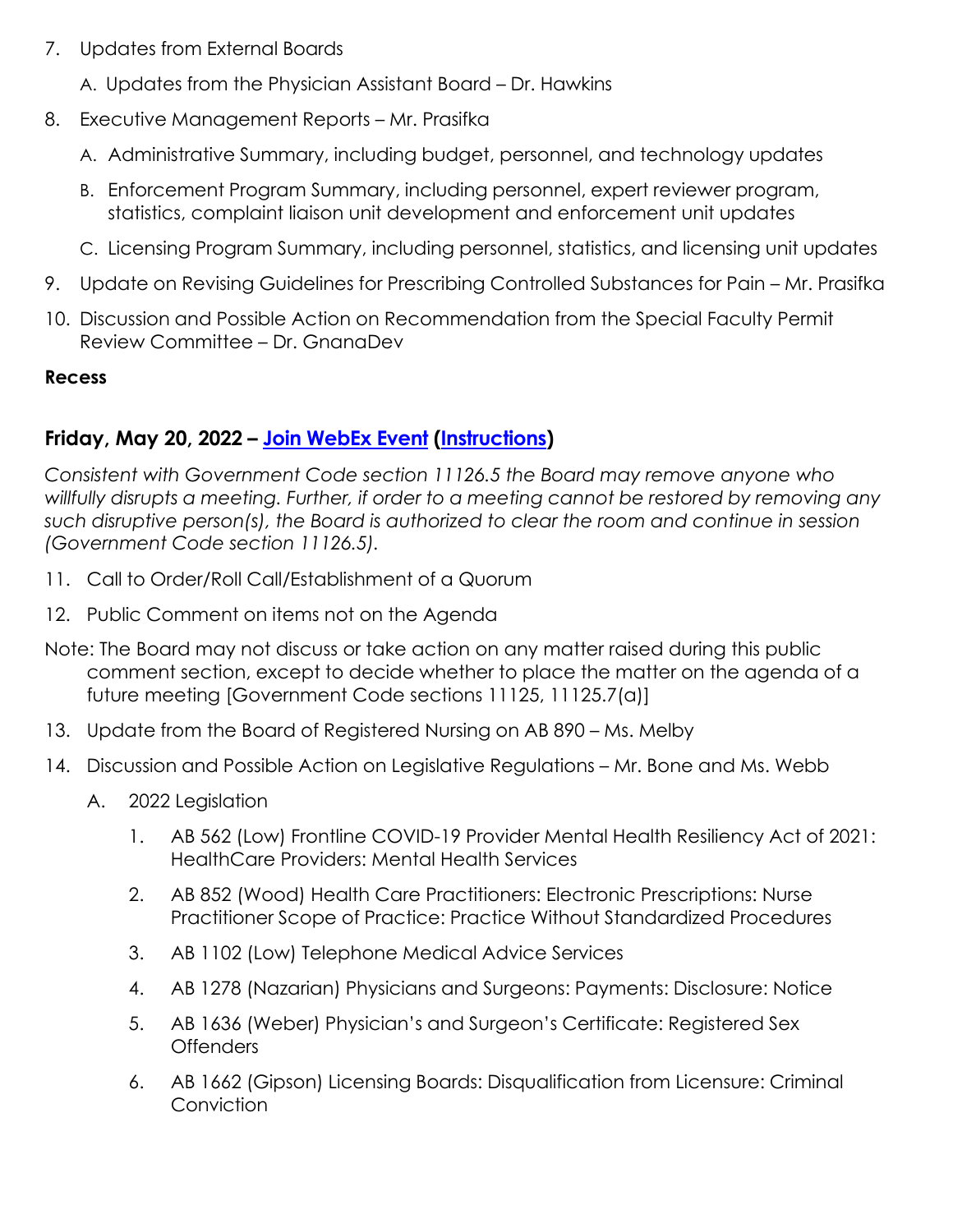- 7. AB 1733 (Quirk) State Bodies: Open Meetings
- 8. AB 2055 (Low) Controlled Substances: CURES Database
- 9. AB 2060 (Quirk) Medical Board of California
- 10. AB 2098 (Low) Physicians and Surgeons: Unprofessional Conduct
- 11. AB 2178 (Bloom) Physicians and Surgeons: Special Faculty Permits: Academic Medical Center
- 12. AB 2626 (Calderon) Medical Board of California: Licensee Discipline: Abortion
- 13. SB 57 (Wiener) Controlled Substances: Overdose Prevention Program
- 14. SB 528 (Jones) Juveniles: Health Information Summary: Psychotropic **Medication**
- 15. SB 1365 (Jones) Licensing Boards: Procedures
- 16. SB 1440 (Roth) Licensed Midwifery Practice Act of 1993: Complaints
- 17. SB 1441 (Roth) Healing Arts: Nonconventional Treatment
- B. Regulatory Actions
	- 1. Discussion and Possible Action on Proposed Regulations for the Physician and Surgeon Health and Wellness Program, 16 CCR Sections 1357 through 1357.16, and 1361.5 (c)(3)
	- 2. Discussion and Possible Action on Modified Text for Proposed Regulations for Notice to Consumers, 16 CCR Sections 1355.4, 1378.5, 1379.4 and 1379.58
- 15. Update, Discussion and Possible Action on Proposed Agenda for the Midwifery Advisory Council Meeting – Ms. Holzer
- 16. Discussion and Possible Action on Recommended Appointment of Barbara Woodley to a Public Member Position on the Midwifery Advisory Council – Ms. Holzer
- 17. Future Agenda Items
- 18. Adjournment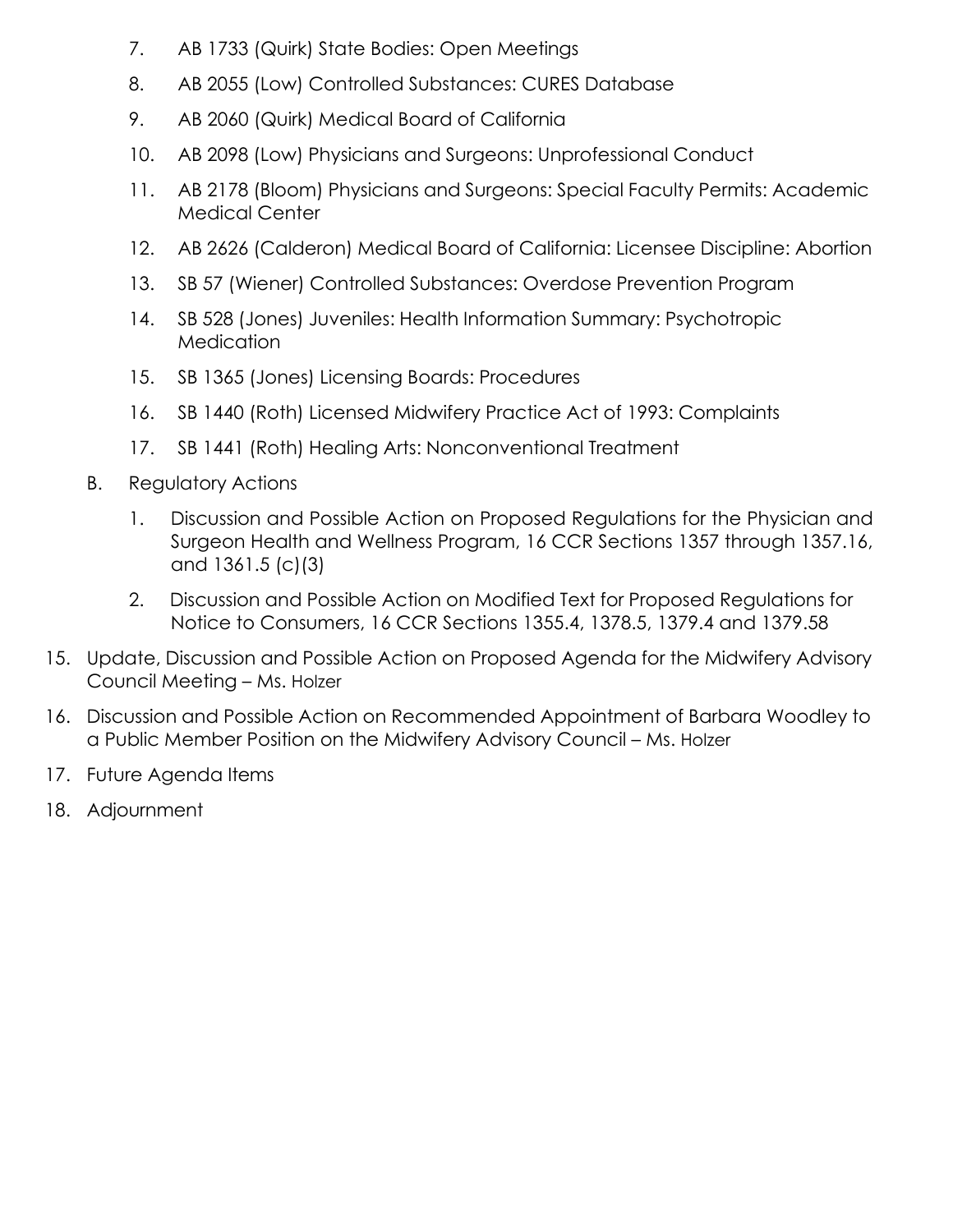# **Public Participation**

While the Board intends to [livestream t](http://www.mbc.ca.gov/About_Us/Meetings/Livestream_and_Webcast_Details.aspx)his meeting, it may not be possible to livestream the entire open meeting due to limitations on resources or technical difficulties.

The meeting is also accessible to the public via WebEx. Links to the WebEx Event and [instructions](https://www.mbc.ca.gov/Download/User-Guides/HowToJoinAWebExEvent.pdf)  [on](https://www.mbc.ca.gov/Download/User-Guides/HowToJoinAWebExEvent.pdf) [how to connect](https://www.mbc.ca.gov/Download/User-Guides/HowToJoinAWebExEvent.pdf) have been added to this agenda, as well as the Medical Board of California's (Board) website.

During Agenda Items **2** and **12**, Public Comments on Items not on the Agenda, the Board has limited the total public comment period to forty minutes, apportioned between those participating in-person and those participating remotely. Therefore, after forty minutes, no further comments will be accepted. Each person will be limited to three minutes per agenda item.

During public comment on any other agenda item, a total of twenty minutes will be allowed for comments, apportioned between those participating in-person and those participating remotely. After twenty minutes, no further comments will be accepted. Each person will be limited to three minutes per agenda item.

Additionally, the public may submit written comments regarding items on the agenda, as well as items not on the agenda, to be provided to Board Members in advance of the meeting. To submit written public comments, please identify which topic or agenda item you are commenting on, and email your comments to the Board at [WebMaster@mbc.ca.gov, o](mailto:WebMaster@mbc.ca.gov)r mail your comments to the attention of Antonio Adea, Medical Board of California, 2005 Evergreen Street, Suite 1200, Sacramento, CA 95815. Comments should be received by the Board by May 16, 2022, for timely distribution to Board Members.

Meetings of the Medical Board of California are open to the public except when specifically noticed otherwise in accordance with the Open Meeting Act. The audience will be given appropriate opportunities to comment on any issue presented in open session before the Board, but the President may apportion available time among those who wish to speak. For additional information, call (916) 263-2389.

NOTICE: The meeting is accessible to the physically disabled. A person who needs a disabilityrelated accommodation or modification to participate in the meeting may make a request by contacting Antonio Adea at (916) 263-2389 or send a written request to [antonio.adea@mbc.ca.gov.](mailto:antonio.adea@mbc.ca.gov) Providing your request at least five business days before the meeting will help ensure availability of the requested accommodation.

*The mission of the Medical Board of California is to protect health care consumers through the proper licensing and regulation of physicians and surgeons and certain allied health care professionals and through the vigorous, objective enforcement of the Medical Practice Act, and to promote access to quality medical care through the Board's licensing and regulatory functions.*